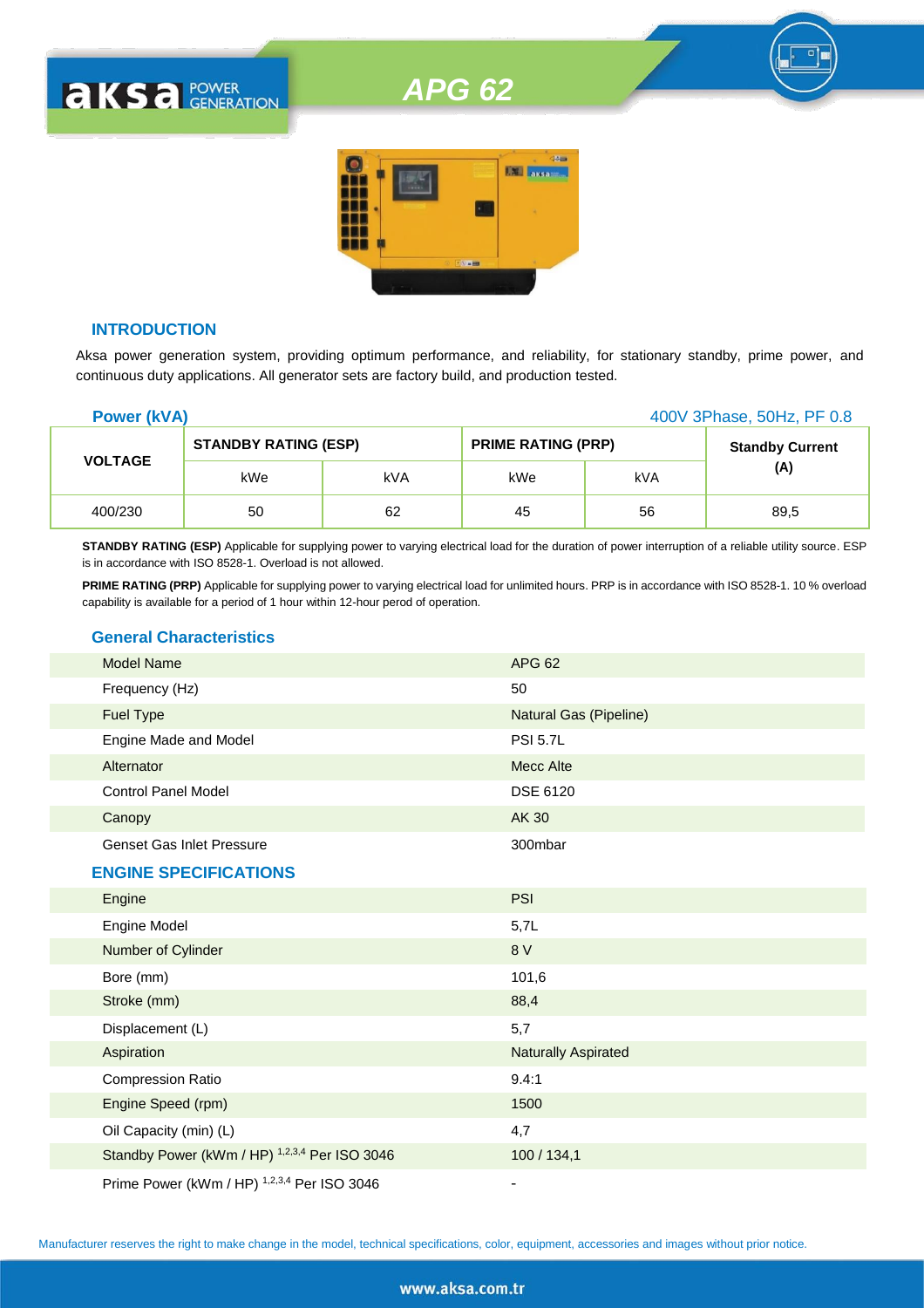**AKSA POWER** 

*APG 62*

| Max. Operating pressure to EPR, mbar              | 27                     |
|---------------------------------------------------|------------------------|
| <b>Block Heater QTY</b>                           | 1                      |
| <b>Fuel Type</b>                                  | Natural Gas (Pipeline) |
| Injection Type and System                         | Spark-Ignited          |
| Governor System                                   | ECU                    |
| Operating Voltage (Vdc)                           | 12                     |
| <b>Cooling Method</b>                             | <b>Water Cooled</b>    |
| Cooling Fan Air Flow (m3/min) 5                   | <b>TBD</b>             |
| Coolant Capacity (engine only) (L)                | 7,8                    |
| Air Filter                                        | Dry Type               |
| Fuel Cons. With %100 Load (kg/hr / m3/hr) $3,4,6$ | 22.5 / 31.7            |
| Fuel Cons. With %75 Load (kg/hr / m3/hr) $3,4,6$  | <b>TBD</b>             |
| Fuel Cons. With %50 Load (kg/hr / m3/hr) 3,4,6    | <b>TBD</b>             |
|                                                   |                        |

# **ALTERNATOR CHARACTERISTICS**

| Manufacturer                      | Mecc Alte    |
|-----------------------------------|--------------|
| Alternator Made and Model         | ECP 32 2L/4A |
| Frequency (Hz)                    | 50           |
| Power (kVA)                       | 63           |
| Voltage (V)                       | 400          |
| Phase                             | 3            |
| A.V.R.                            | <b>DSR</b>   |
| <b>Voltage Regulation</b>         | $(+/-)1%$    |
| <b>Insulation System</b>          | H            |
| Protection                        | IP23         |
| <b>Rated Power Factor</b>         | 0.8          |
| Weight Comp. Generator (kg)       | 277          |
| Cooling Air (m <sup>3</sup> /min) | 11,8         |

### **Canopy Dimensions**

| Length (mm) | 2466 |
|-------------|------|
| Width (mm)  | 1010 |
| Height (mm) | 1553 |

1 Max load and overload ratings based on ISO 3046 gross flywheel power.

2 Technical data based on ISO 3046-1 standards of 77°F(25°C), 14.5Psia (100kPa) and 30% relative humidity.

3 Production tolerances in engines and installed components can account for power variations of ± 5%. Altitude, temperature and excessive exhaust and intake restrictions should be applied to power calculations.

4 All fuel and thermal calculations unless otherwise noted are done at ISO 3046 rated load using LHV for NG of 48.17 MJ/kg.

5 At 0.5 in-H2O of Package Restriction at STP

6.Volume calculated using density of 0.717 kg/m3 for NG, 0.51 kg/L for LPG

Manufacturer reserves the right to make change in the model, technical specifications, color, equipment, accessories and images without prior notice.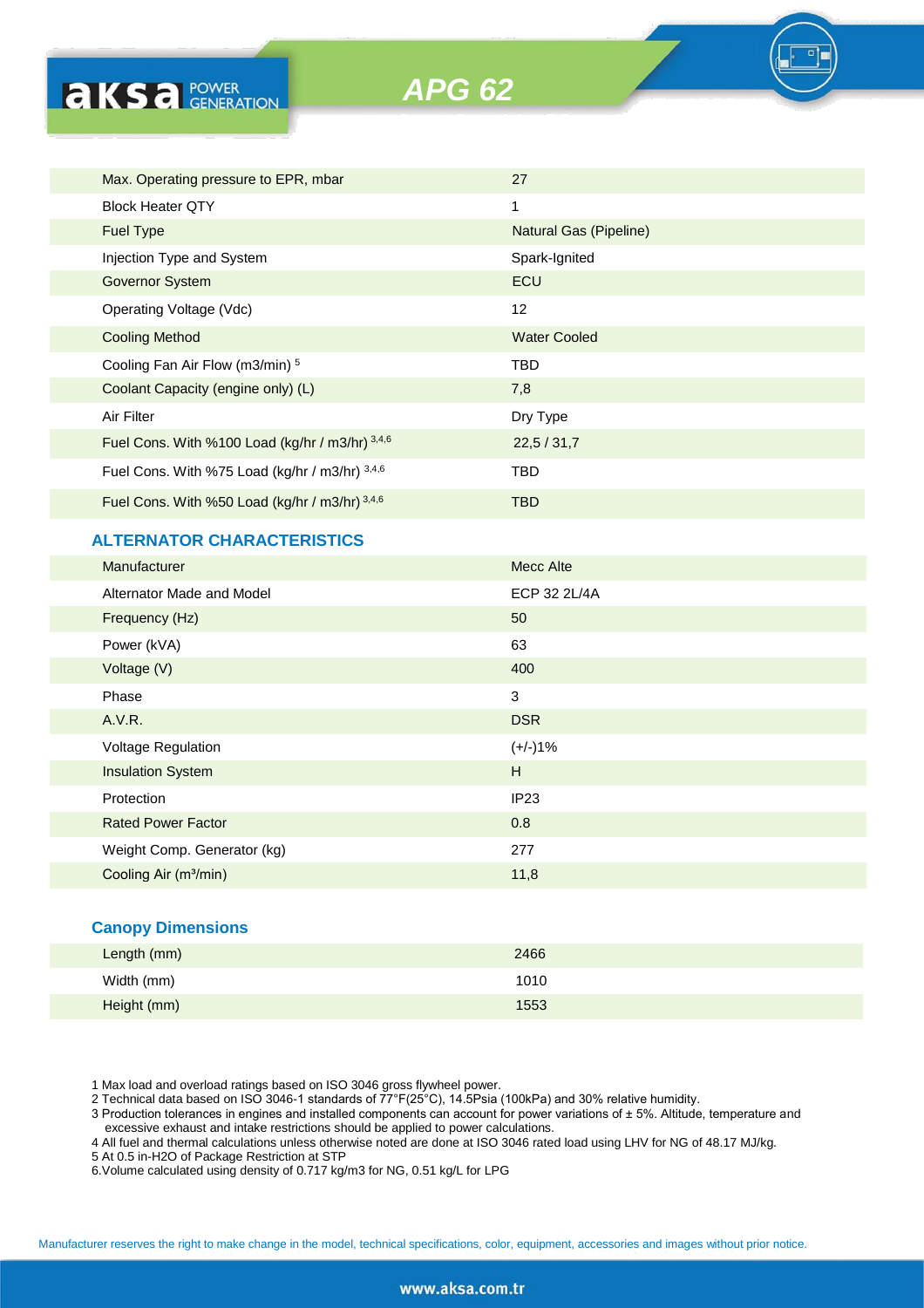# *APG 62*

# 7  $10$ 11  $\mathbf{I}$  $13$  $\overline{3}$  $12$ 8  $\overline{2}$ 4 q 5

- **1.**Steel structures
- **2.** Emergency stop push button<br>**6 2. 2. 3.** Canopy and panels made from
	- **3.** Canopy and panels made from powder coated sheet steel.
	- **4.** Control panel is mounted on the baseframe. Located at the right side of the generator set
	- **5.** Oil could be drained via valve and a hose
	- **6.** Exhaust system in the canopy
	- **7.** Special large access doors for easy maintanance
	- **8.** In front and back side special large access doors for
	- easy maintanance
	- **8.** Base frame
	- **9.** Special large access doors for easy maintanance **10.** Lifting points **11.** The cap on the canopy provides easy accsess
	- to radiator cap.
	- **12.** Sound proofing materials
	- **13.** Plastic air intake pockets.

#### **INTRODUCTION**

**AKSA FOWER** 

Sound-attenuated and weather protective enclosures for generating sets from Aksa, meet event the sound requirements and provide optimum protection from inclement weather and development by our specialist acoustic engineers. Our modular designed sound insulated canopies provide ease of access for servicing and general maintenance and interchangeable components permitting on-site repair. Enclosures are designed to optimize genset cooling performance, providing you with confidence that genset ratings and ambient capability.

# **Control Panel**

| <b>Control Module</b>      | <b>DSE</b>    |
|----------------------------|---------------|
| Control Module Model       | DSE 6120      |
| <b>Communication Ports</b> | <b>MODBUS</b> |



#### **Devices**

DSE, model 6120 Auto Mains Failure control modüle, Battery charger input 198-264 volt, output 27,6 V 5 A (24 V) or 13,8 Volt 5A (12V), Emergency stop push button and fuses for control circuits

#### **CONSTRUCTION and FINISH**

Comonents installed in sheet steel enclosure.

Phosphate chemical, pre-coating of steel provides corrosion resistant surface

Polyester composite powder topcoat forms high gloss and extremely durable finish

Lockable hinged panel door provides for easy component access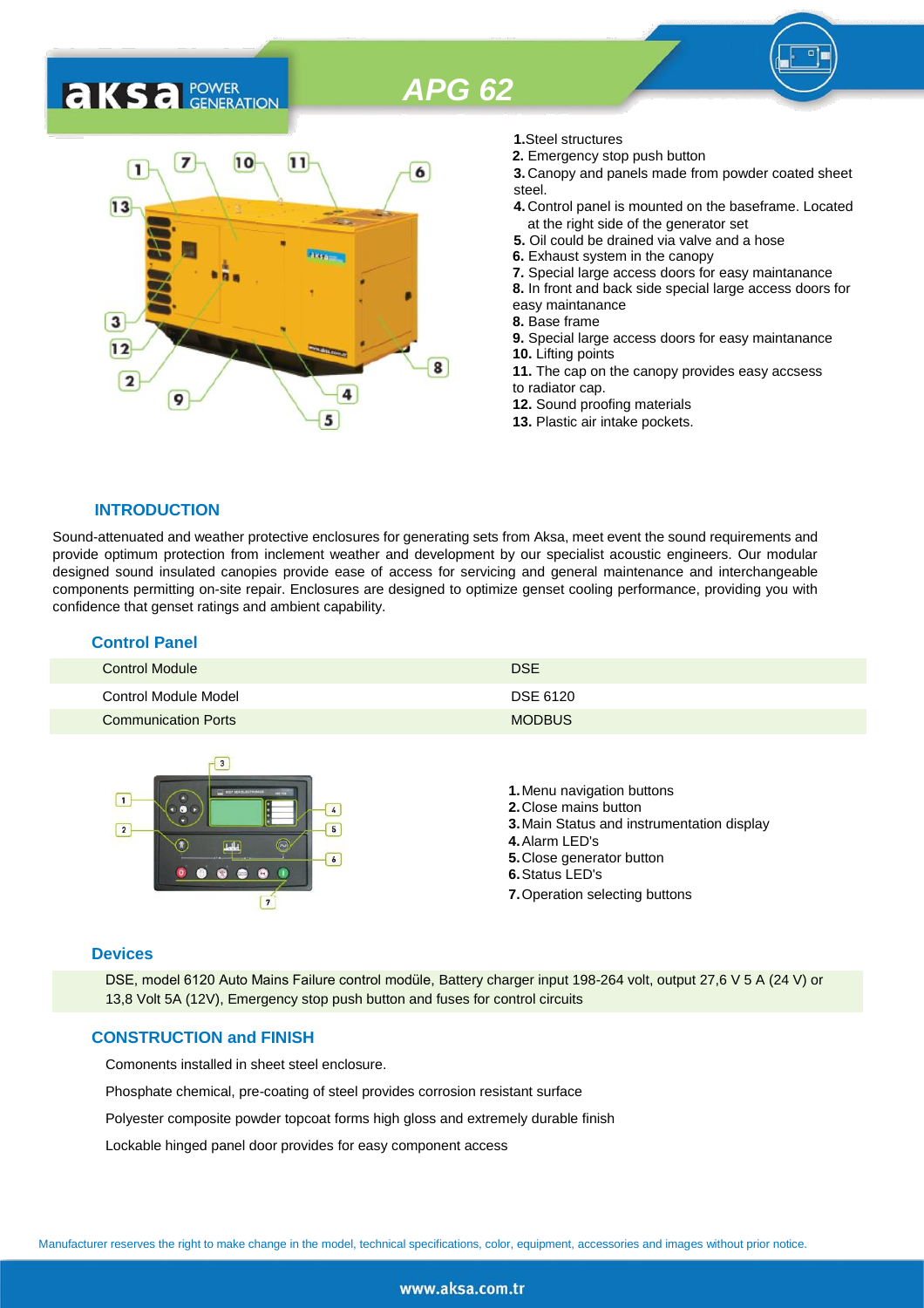

#### **INSTALLATION**

Control panel is mounted on baseframe with steel stand. Located at the right side of the generator set (When you look at the Gen.Set. from Alternator).

#### **GENERATING SET CONTROL UNIT**

The DSE 6120 module has been designed to monitor generator frequency, volt, current, engine oil pressure, coolant temperature running hours and battery volts.

Module monitors the mains supply and switch over to the generator when the mains power fails.

The DSE6120 also indicates operational status and fault conditions, Automatically shutting down the Gen. Set and giving true first up fault condition of Gen. Set failure.The LCD display indicates the fault.

#### **STANDARD SPECIFICATIONS**

- Microprocessor controlled.
- LCD display makes information easy to read
- Automatically transfers between mains (utilty) and generator power.
- Manual programming on front panel.
- User-friendly set-up and button layout. communications via RS232, RS485 and ethernet.
- Remote start.
- Event logging (50) showing date and time.
- Controls: Stop/Reset, Manual, Auto, Test, Start, buttons. An additional push button next to the LCD display is used to scroll

through the modules' metering display.

#### **Instruments**

|  | ENGINE |  |
|--|--------|--|
|  |        |  |

Engine speed

Oil pressure

Coolant temperature

Run time Battery volts

Configurable timing

GENERATOR

Voltage (L-L, L-N)

Current (L1-L2-L3)

Frequency

Gen.Set ready

Gen.Set enabled

#### MAINS

Gen.Set ready Gen.Set enabled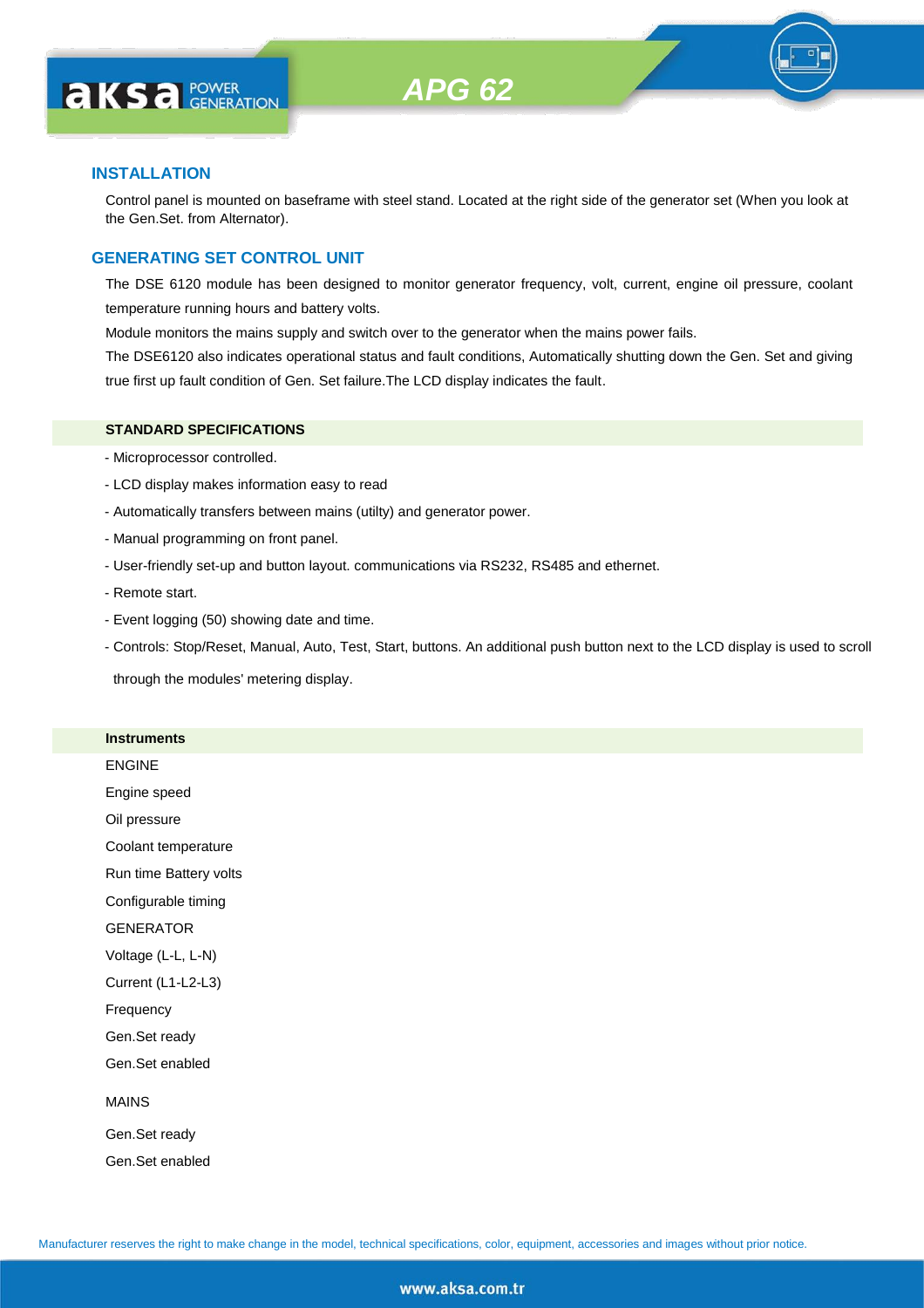



Charge failure

Battery Low/High voltage

Fail to stop

Low/High generator voltage

Under/over generator frequency

Over /Under speed

Low oil pressure

High coolant temperature.

#### SHUT DOWNS

Fail to start Emergency stop Low oil pressure High coolant temperature

Over /Under speed

Under/Over generator frequency

Under/over generator voltage

Oil pressure sensor open

ELECTRICAL TRIP

Generator over current

#### **Options**

Flexible sensor can be controlled with temperature, pressure, percentage (warning/shutdown/electrical trip) Local setting parameters and monitoring from PC to control module with USB connection (max 6 m)

#### **Standards**

Elecrical Safety / EMC compatibility BS EN 60950 Electrical business equipment BS EN 61000-6-2 EMC immunity standard BS EN 61000-6-4 EMC emission standard

#### **STATIC BATTERY CHARGER**

Battery charger is manufactured with switching-mode and SMD technology and it has high efficincy.

Battery charger models' output V-I characteristic is very close to square and output is 5 amper, 13,8 V for 12 volt and 27,6 V for 24 V . Input 198 - 264 volt AC.

The charger is fitted with a protection diode across the output.

Charge fail output is available.

Connect charge fail relay coil between positive output and CF output.

They are equipped with RFI filter to reduce electrical noise radiated from the device

Galvanically isolated input and output typically 4kV for high reliability

Manufacturer reserves the right to make change in the model, technical specifications, color, equipment, accessories and images without prior notice.